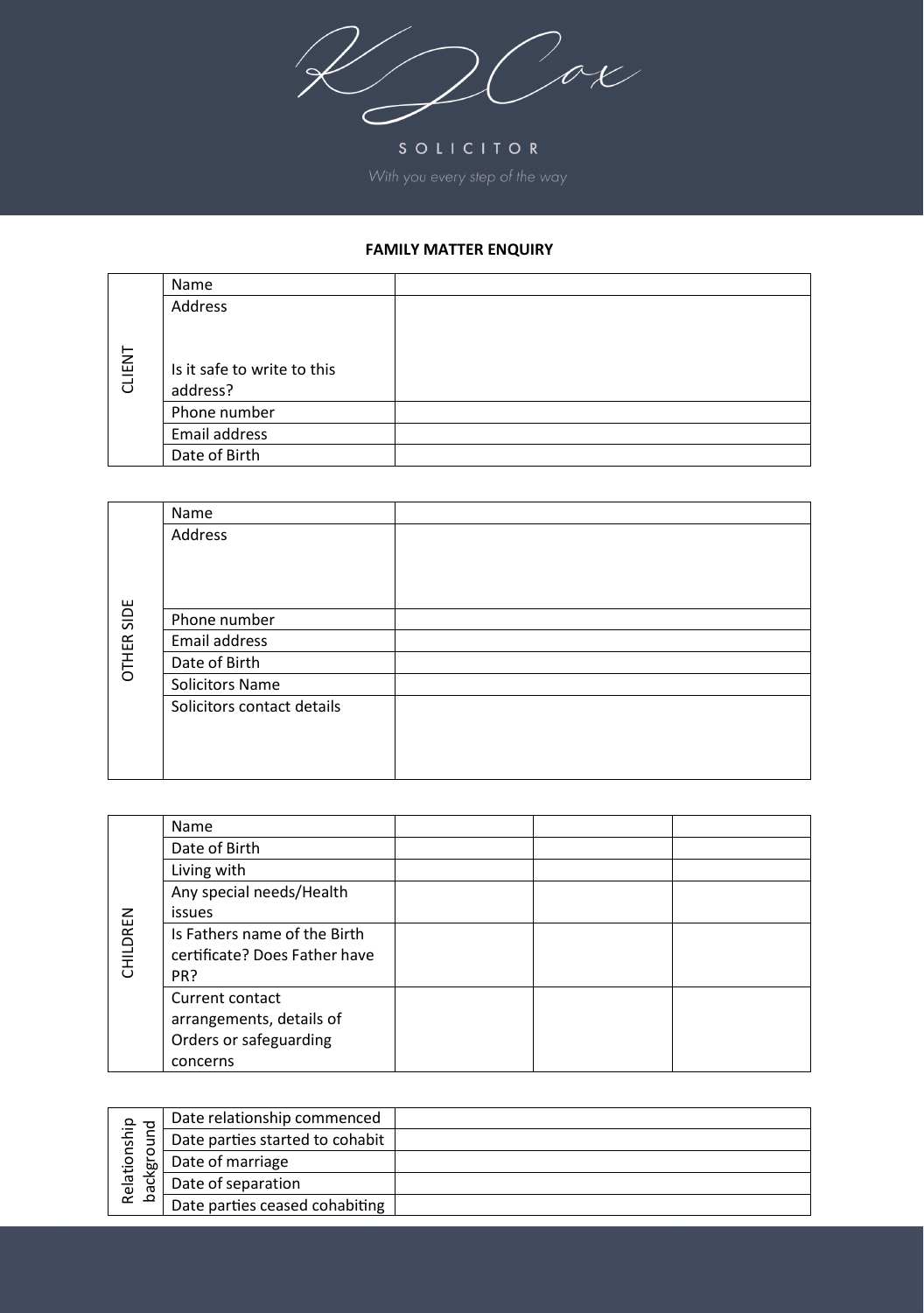|          |                                                  | Client | Other Side |
|----------|--------------------------------------------------|--------|------------|
|          | Address                                          |        |            |
|          | Valuation                                        |        |            |
| PROPERTY | Balance of the<br>mortgage                       |        |            |
|          | Held as joint<br>tenants or tenants<br>in common |        |            |
|          | Declaration of trust<br>in place?                |        |            |

|                 |                      | Client | Other Side |
|-----------------|----------------------|--------|------------|
|                 | Address              |        |            |
|                 |                      |        |            |
|                 |                      |        |            |
| SECOND PROPERTY | Valuation            |        |            |
|                 | Balance of the       |        |            |
|                 | mortgage             |        |            |
|                 | Held as joint        |        |            |
|                 | tenants or tenants   |        |            |
|                 | in common            |        |            |
|                 | Declaration of trust |        |            |
|                 | in place?            |        |            |
|                 |                      |        |            |

| Employment |                                | Client | Other Side |
|------------|--------------------------------|--------|------------|
|            | Employer                       |        |            |
|            | Role                           |        |            |
|            | Gross salary                   |        |            |
|            | Hours employed<br>each week    |        |            |
|            | Fixed or temporary<br>contract |        |            |